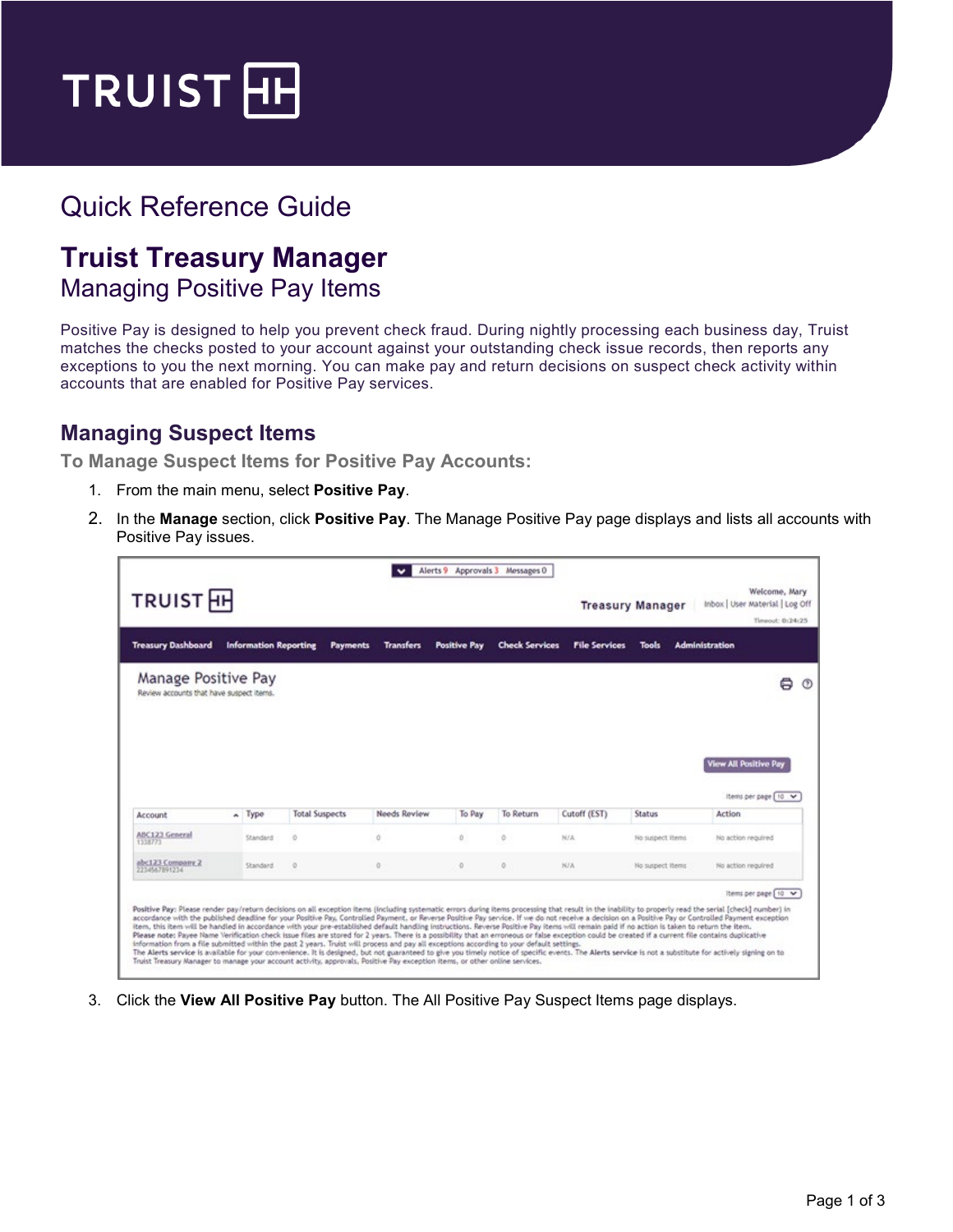| All Positive Pay Suspect Items<br>condition of any item. |                                 | Use this screen to view suspect items for Positive Pay or Controlled Payment Reconcilement accounts. Click the serial number to view detailed information related to the exception                                                                                                                                                                                                                                                                                                                                                                                                                                                                                                                                                                                                                                                                                                                                                                                                                                                                                                                                                                                                                                                                                                                             |        |       |               |                                 |    | <u>ි</u> |
|----------------------------------------------------------|---------------------------------|----------------------------------------------------------------------------------------------------------------------------------------------------------------------------------------------------------------------------------------------------------------------------------------------------------------------------------------------------------------------------------------------------------------------------------------------------------------------------------------------------------------------------------------------------------------------------------------------------------------------------------------------------------------------------------------------------------------------------------------------------------------------------------------------------------------------------------------------------------------------------------------------------------------------------------------------------------------------------------------------------------------------------------------------------------------------------------------------------------------------------------------------------------------------------------------------------------------------------------------------------------------------------------------------------------------|--------|-------|---------------|---------------------------------|----|----------|
| <b>View Suspect Items</b><br>同<br>From 12/02/2021        | 后<br>12/02/2021<br>To<br>Search |                                                                                                                                                                                                                                                                                                                                                                                                                                                                                                                                                                                                                                                                                                                                                                                                                                                                                                                                                                                                                                                                                                                                                                                                                                                                                                                |        |       |               |                                 |    |          |
| <b>Serial Number</b>                                     | <b>Presentment Date</b>         | <b>Presentment Amount</b>                                                                                                                                                                                                                                                                                                                                                                                                                                                                                                                                                                                                                                                                                                                                                                                                                                                                                                                                                                                                                                                                                                                                                                                                                                                                                      | Reason | Image | <b>Status</b> | Items per page [ 10<br>Decision |    |          |
| Reference ID                                             |                                 | No suspect items found                                                                                                                                                                                                                                                                                                                                                                                                                                                                                                                                                                                                                                                                                                                                                                                                                                                                                                                                                                                                                                                                                                                                                                                                                                                                                         |        |       |               |                                 |    |          |
| Cancel                                                   |                                 | Positive Pay: Please render pay/return decisions on all exception items (including systematic errors during items processing that result in the inability to properly read the serial [check] number) in<br>accordance with the published deadline for your Positive Pay, Controlled Payment, or Reverse Positive Pay service. If we do not receive a decision on a Positive Pay or Controlled Payment exception<br>item, this item will be handled in accordance with your pre-established default handling instructions. Reverse Positive Pay items will remain paid if no action is taken to return the item.<br>Please note: Pavee Name Verification check issue files are stored for 2 vears. There is a possibility that an erroneous or false exception could be created if a current file contains duplicative<br>information from a file submitted within the past 2 years. Truist will process and pay all exceptions according to your default settings.<br>The Alerts service is available for your convenience. It is designed, but not guaranteed to give you timely notice of specific events. The Alerts service is not a substitute for actively signing on to<br>Truist Treasury Manager to manage your account activity, approvals, Positive Pay exception items, or other online services, |        |       |               | Items per page                  | 10 |          |

- 4. Use dates in the search fields to filter and locate an issue, then click the **Serial Number** to view an issue. The View Suspect Item window displays.
- 5. Review the information. To view the image, click the **View Image** link.
- 6. Review the check image, then click **Close**.

|                                                                                                 | <b>ABC RESOURCES</b><br>123 Alphabet Court, Suite 123                  |              | 4852                     |
|-------------------------------------------------------------------------------------------------|------------------------------------------------------------------------|--------------|--------------------------|
|                                                                                                 | Anytown, USA 00001                                                     |              |                          |
|                                                                                                 | One Hundred and Eight and 08/100 Dollars                               | Oct 14, 2015 | *************** \$108.08 |
| $\begin{array}{l} \mathrm{PAV} \\ \mathrm{10.74} \\ \mathrm{5000} \\ \mathrm{5000} \end{array}$ | Place of Business<br>100 1st Street<br>Suite 100<br>Anytown, USA 00001 |              |                          |

7. You can use the **Set All** button or manage each item individually. The Set All button enables you to update all issues with the same decision.

To decision an individual issue, click the **Decision** field drop-down arrow for the desired issue, then select a decision from the list. Your options are:

- **Pay:** Processes the payment without issue
- **No Decision:** No action taken
- **Pay and Add Issue:** Processes the payment and creates an issue with the payment
- **Return Disputed Item:** Returns the item and marks it as disputed
- **Return Fraudulent Item:** Returns the item and marks it as fraudulent
- **Return Unauthorized Item:** Returns the item and marks it as Unauthorized
- **Return**: Returns the item without marking it
- 8. When you are finished reviewing the items, click the **Continue** button. The Review Suspect Items page displays.
- 9. Review the decisions selected for the items, then click the **Submit** button. Treasury Manager returns a message that the submission was successful.

**Note:** If items are not decisioned by the 2 pm ET daily deadline, the default decision (either Pay or Return) will be executed.